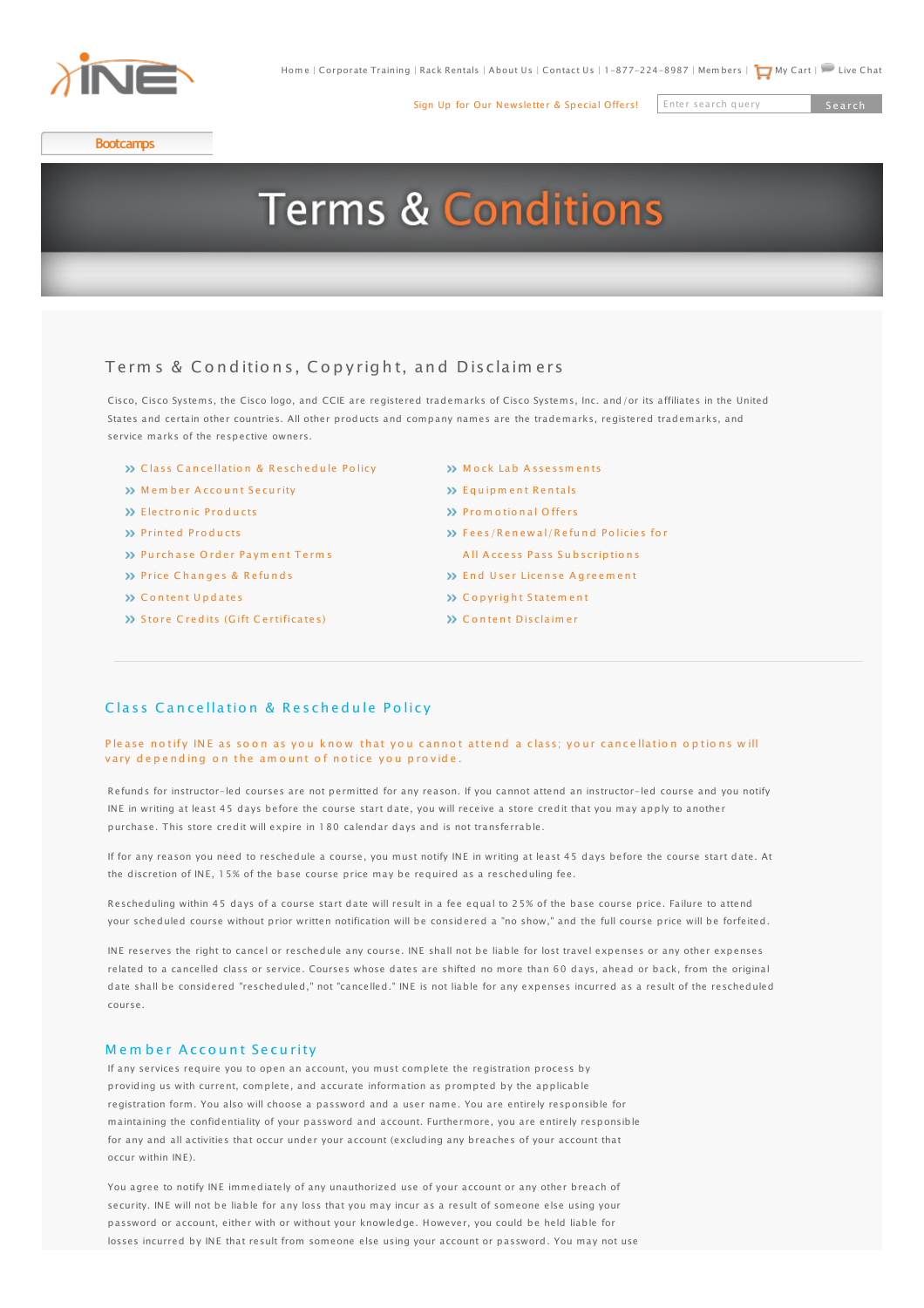### <span id="page-1-8"></span><span id="page-1-0"></span>Electronic Products

All electronic product purchases and pre-orders, including but not limited to lab workbooks, are final, nonrefundable, and nontransferable to any third party unless a prior licensing agreement is documented in writing. Electronic accounts suspected of being used by any party other than the purchaser or single intended recipient are subject to revocation without prior notice at the complete and sole discretion of INE. Accounts suspended in this manner will not be eligible for refund or store credit for any used or unused portion of the subscription. All electronic products are subject to copyprotection schemes, including, but not limited to, passwords, dynamic URLs, and unique and unremovable watermarks. Any discounts, price modifications, or special deals offered by our Sales team associates or website are valid only when purchased directly through INE.com by the end user and are not valid through any of INE's affiliates, partners, or resellers.

#### <span id="page-1-1"></span>P rin te d P ro d u c ts

All printed product sales, including but not limited to lab workbooks, are final and nonrefundable. Exchange is permitted for the same product due to a damaged shipment within 48 hours of receipt by the customer. Return and exchange shipping are the sole responsibility of the customer, except at the discretion of INE. Any discounts, price modifications, or special deals offered by our Sales team associates or website are valid only when purchased directly through INE.com by the end user and are not valid through any of INE's affiliates, partners, or resellers.

# <span id="page-1-2"></span>Purchase Order Payment Terms

We are happy to accept purchase orders. The purchase order payment terms are 2/10 NET 30 from the invoice date. You can pay your purchase orders by credit card, check, or bank transfer. A 1.5% per month (18% APR) late penalty will be added to all invoices not paid by the due date.

#### <span id="page-1-3"></span>Price Changes & Refunds

Product pricing is subject to change without notice. If the price of a purchased product drops within 48 hours of the original purchase date, a store credit will be issued for the price difference, if full price was originally paid for the product. This offer does not apply to any special deals or discounts you may have already received. This store credit is nontransferable and expires 180 days from the date of the original purchase. All sales, including pre-orders, are final and nonrefundable, except at INE's sole discretion if the refund is requested in writing within 48 hours of purchase.

#### <span id="page-1-4"></span>Content Updates

If you purchased a product within six months of a Cisco blueprint change announcement that affects that product, you will have free, automatic access to the updated product when it becomes available. Any errata or solutions guide updates made to workbooks will be posted in your Members account for the product you purchased.

[All Access Pass](http://www.ine.com/all-access-pass-monthly.htm) members always have unlimited access to our entire catalog of 2,200+ streaming online products, including any and all updates made to these products.

# <span id="page-1-5"></span>Store Credits (Gift Certificates)

Store credits may be issued in a variety of cases. For class cancellation, price change credit, or other exchanging purposes, store credits will be valid 180 days from the issue date. After 180 days the credit will be void. Store credits may not be converted into a cash refund under any circumstance.

# <span id="page-1-6"></span>Mock Lab Assessments

Mock Lab exams cancelled 72 hours prior to the scheduled exam time are fully refundable, with the exception that any product or service related to the exam, including but not limited to exam material, has been received. Mock lab exams registered for or cancelled within 72 hours of the scheduled date and those that included delivered supplementary materials related to the exam are nonrefundable. Mock lab exams cancelled within 3 days of the scheduled date are ineligible for ANY refunds or store credit, except at the sole discretion of INE.

#### <span id="page-1-7"></span>Eq u ip m e n t R e n ta ls

Rescheduling of equipment rentals within 45 minutes of the scheduled start time is not permitted, and cancellations are ineligible for refunds or store credit, except at the discretion of INE. No warranty is given or liability incurred by INE related to the functionality or access to equipment during the said rental period. Credit related to equipment problems may be given at the discretion of INE depending on the nature of the problem. Please see the [Rack Rentals page](https://members.ine.com/dash/rental) in your Members account for more information about INE equipment rentals.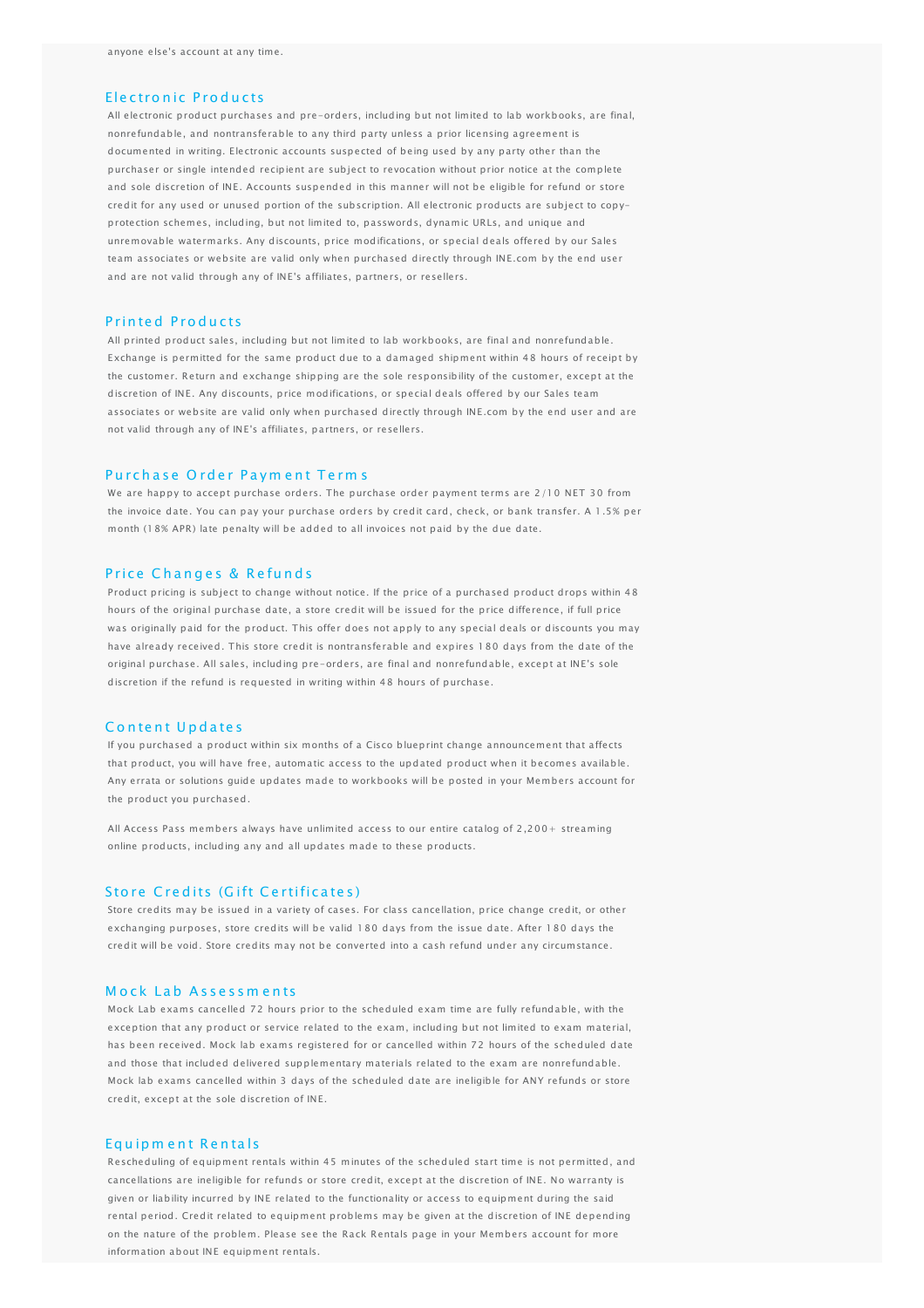# <span id="page-2-0"></span>Prom otional Offers

Promotional offers may occasionally be available with specified purchases. The terms and conditions of any promotional offer are set out in the promotional material for such offer, which may vary from our standard terms and conditions. Please ask our [Sales team](mailto:sales@ine.com) for details if you have questions about any promotion.

# <span id="page-2-1"></span>Fees/Renewal/Refund Policies for All Access Pass Subscriptions

By starting your [All Access Pass](http://www.ine.com/all-access-pass-monthly.htm) membership, you are expressly agreeing that INE is authorized to charge you a monthly membership fee at the current published monthly rate. Please note that prices and charges are subject to change with notice. The membership fee will be billed at the beginning of the paying portion of your membership and each month thereafter unless and until you cancel your membership. We automatically bill your Payment Method each month on the calendar day corresponding to the commencement of your paying membership. Membership charges are fully earned upon payment. In the event that your paying membership began on a day not contained in a given month, we bill your Payment Method on the last day of such month. For example, if you start your All Access Pass membership or become a paying member on January 31st, your next payment date is February 28th and your Payment Method will be billed on that date. For certain Payment Methods, the issuer of your Payment Method may charge you a foreign transaction fee or related charges. Check with your bank and credit card issuers for details. If for any reason you would like to cancel your All Access Pass membership, you can email [billing@ine.com](mailto:billing@ine.com) at any time. You will have use of your account and any products associated with the All Access Pass until your next billing date.

Your subscription to INE's All Access Pass will automatically renew at the end of each subscription term unless you terminate your subscription prior to the end of such subscription term. All Access Pass discounted downloads purchased during your subscription term will remain in your INE members account regardless of current subscription status.

#### M o nthly P lans

- **Access to All Access Pass.**
- Automatically renews monthly until cancelled by Student.
- Automatically renews on the same date of each corresponding month or on final date of month if no corresponding date (example: a January 31 subscription renews on February 28).
- >> Fees are charged on renewal date.
- Discounts, rebates, and other special offers only valid for initial term; subscriptions renew at the then-current full subscription rates.
- INE may increase subscription fees for a subsequent subscription period at any time and for any reason, provided that INE provides notice at least thirty (30) calendar days prior to the expiration of the subscription.
- INE may terminate the subscription and these Terms if it is unable to renew the subscription based on inaccurate or outdated credit card information.

Subscription fees are non-refundable. Student must cancel by emailing [billing@ine.com](mailto:billing@ine.com) within twenty-four (24) hours of his or her next billing date to cancel automatic renewal.

# A nnual P lans

- **XX** Access to All Access Pass.
- Automatically renews annually until cancelled by Student.
- Subscription fees are non-refundable.
- Discounts, rebates, and other special offers only valid for initial term; subscriptions may renew at the then-current full subscription rates.
- INE may increase subscription fees for a subsequent subscription period at any time and for any reason, provided that INE provides notice at least thirty (30) calendar days prior to the expiration of the subscription.
- INE may terminate the subscription and these Terms if unable to collect payment through a payment plan for the subscription based on inaccurate or outdated credit card information.

### <span id="page-2-2"></span>End User License Agreement

Review our [End User License Agreement.](http://www.ine.com/end-user.htm)

This policy was last updated October, 2012. For more information on this policy or to buy or register for a product by phone, call toll-free 877-224-8987; 775-826-4344 outside the United States.

#### <span id="page-2-3"></span>Copyright Statement

All content, unless otherwise stated, is developed by INE, Inc. All rights reserved. No part of any INE publication may be reproduced or distributed in any form or by any means without the prior written permission of INE, Inc.

Cisco, Cisco Systems, the Cisco logo, and CCIE are registered trademarks of Cisco Systems, Inc. and/or its affiliates in the United States and certain other countries. All other products and company names mentioned in INE content are the trademarks,